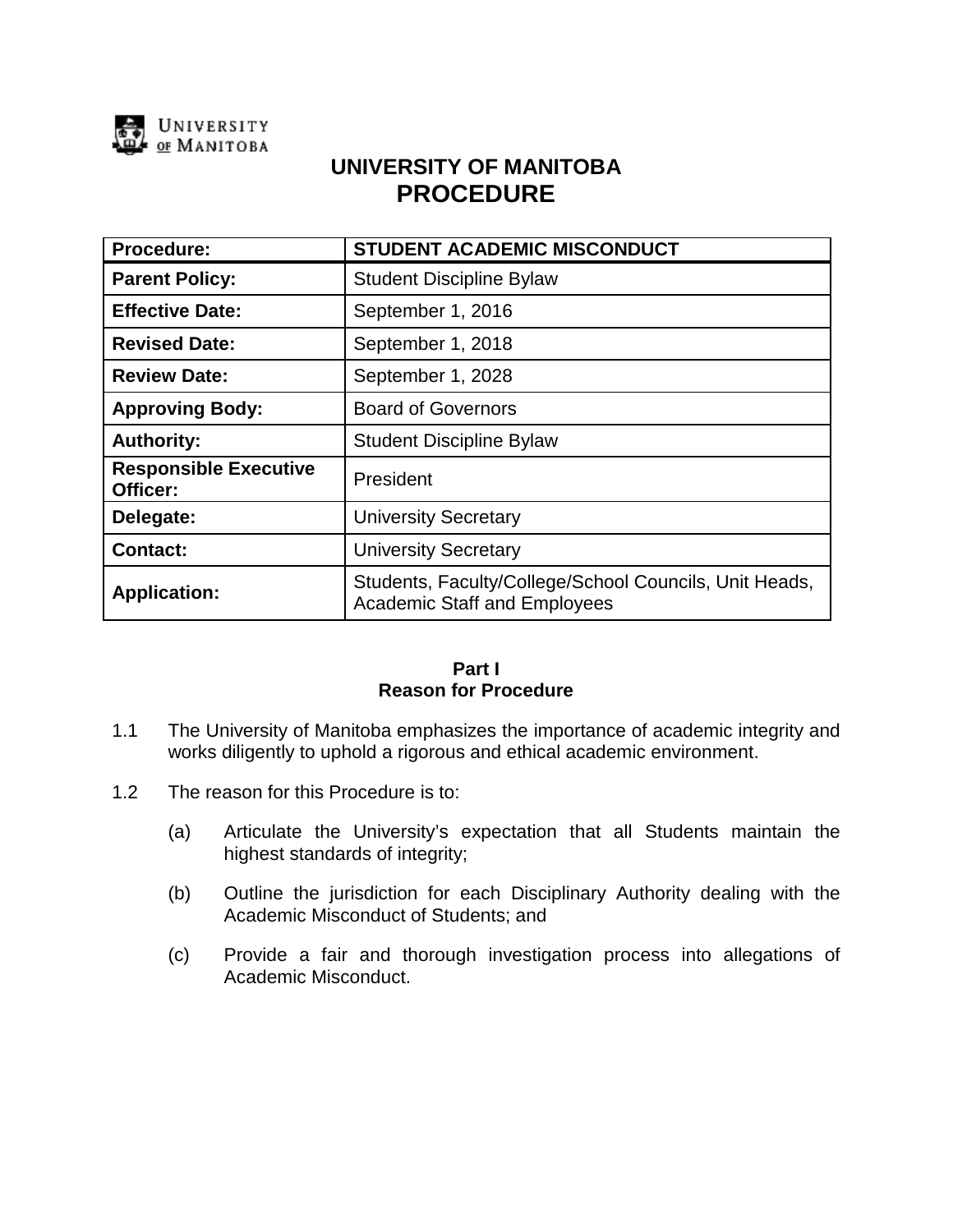## **Part II Procedure Content**

# **Definitions**

- 2.1 The following terms are defined for the purpose of this Procedure:
	- (a) **"Academic Misconduct"** has the same meaning as defined in section 2.5 of this Procedure.
	- (b) **"Academic Staff"** refers to all individuals whose primary assignment is instruction, research, and/or service/academic administration. This includes employees who hold an academic rank such as professor, associate professor, assistant professor, instructor, lecturer, librarian, or the equivalent of any of those academic ranks. The category also includes a dean, director, associate dean, assistant dean, chair or head of department, visiting scholars, senior scholars, and those holding unpaid academic appointments, insofar as they perform instructional, research, and/or service/academic administrative duties.
	- (c) **"Appeal Procedure"** means the Student Discipline Appeal Procedure.
	- (d) **"Bylaw"** means the Student Discipline Bylaw.
	- (e) **"College"** means a Professional College as defined under the Definitions of Academic Units Policy.
	- (f) **"Disciplinary Action"** means the specific disciplinary actions available for each Disciplinary Authority under Table 3.
	- (g) **"Disciplinary Authority"** means the disciplinary authority designated to determine a matter of student discipline for Academic Misconduct under Table 1.
	- (h) **"Faculty"** means a Faculty as defined under the Definitions of Academic Units Policy.
	- (i) **"Procedure"** means this Student Academic Misconduct Procedure.
	- (j) **"School"** means a "School of the University" or a "School of a Faculty", as those terms are defined under the Definitions of Academic Units Policy.
	- (k) **"Student"** means any of the following individuals:
		- (i) **Admitted**  an individual who has accepted an offer of admission to the University;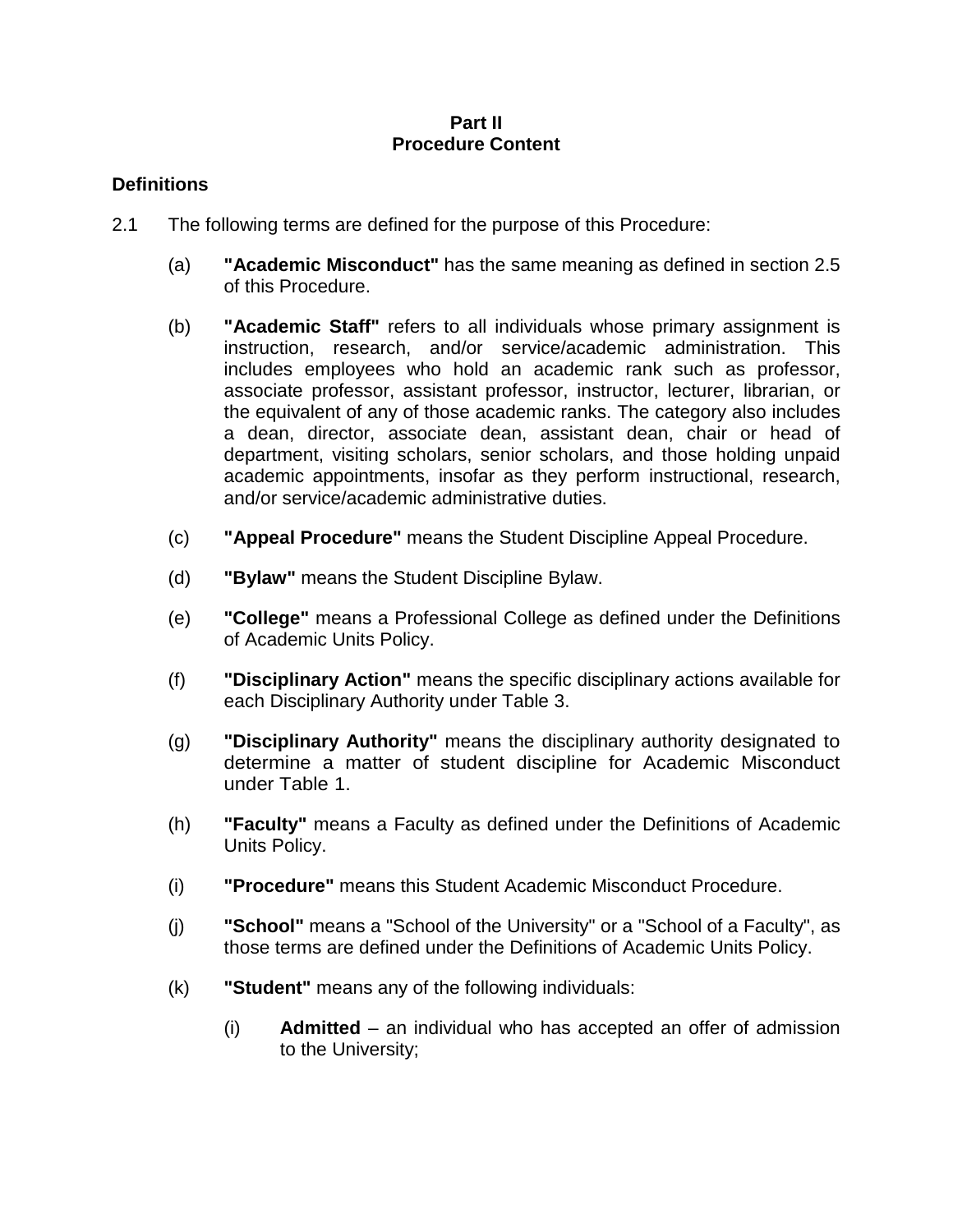- (ii) **Current**  an individual who is either registered in course(s) or in a program of studies at the University or is eligible to continue in their studies at the University either because the individual meets minimum academic performance requirements or will be eligible to continue after discharging a financial hold or serving suspension;
- (iii) **Former**  an individual who has graduated from the University or who has withdrawn (either voluntarily or was required to withdraw).
- (l) **"Student Advocate"** is a member of the University's Student Advocacy Office who provides Students with information on their rights and responsibilities, as well as assistance with resolving problems or concerns resulting from actions or decisions taken by the University.
- (m) **"Table 1"** refers to Table 1: Jurisdiction of Disciplinary Authorities for Academic Misconduct, which follows the Bylaw.
- (n) **"Table 3"** refers to Table 3: Disciplinary Actions and Disciplinary Authorities, which follows the Bylaw.
- (o) **"Unit"** means a Faculty, School, College, institute, centre, academic support unit (for example, libraries) or administrative unit whose Unit Head reports to the President or a Vice-President, Associate Vice-President or Vice-Provost. An academic department within a Faculty/College/School is not a Unit as the term is used within this Procedure.
- (p) **"Unit Head"** refers to the individual with direct supervisory authority over a Unit, including Deans, Directors, the University Librarian, the President, Vice-Presidents, Associate Vice-Presidents and Vice-Provosts with respect to their Units.
- (q) **"University"** refers to the University of Manitoba.
- (r) **"University Community"** means all Board of Governors members, Senate members, Faculty/College/School Councils, employees, anyone holding an appointment with the University, Students, volunteers, external parties, contractors and suppliers.
- (s) **"UMSS"** means the University of Manitoba Security Services.

## **Scope**

- 2.2 This Procedure applies to Student's academic conduct in relation to any University Matter.
- 2.3 **"University Matter"** means any activity, event, or undertaking in which a member of the University Community participates which has a substantial connection to the University, such as: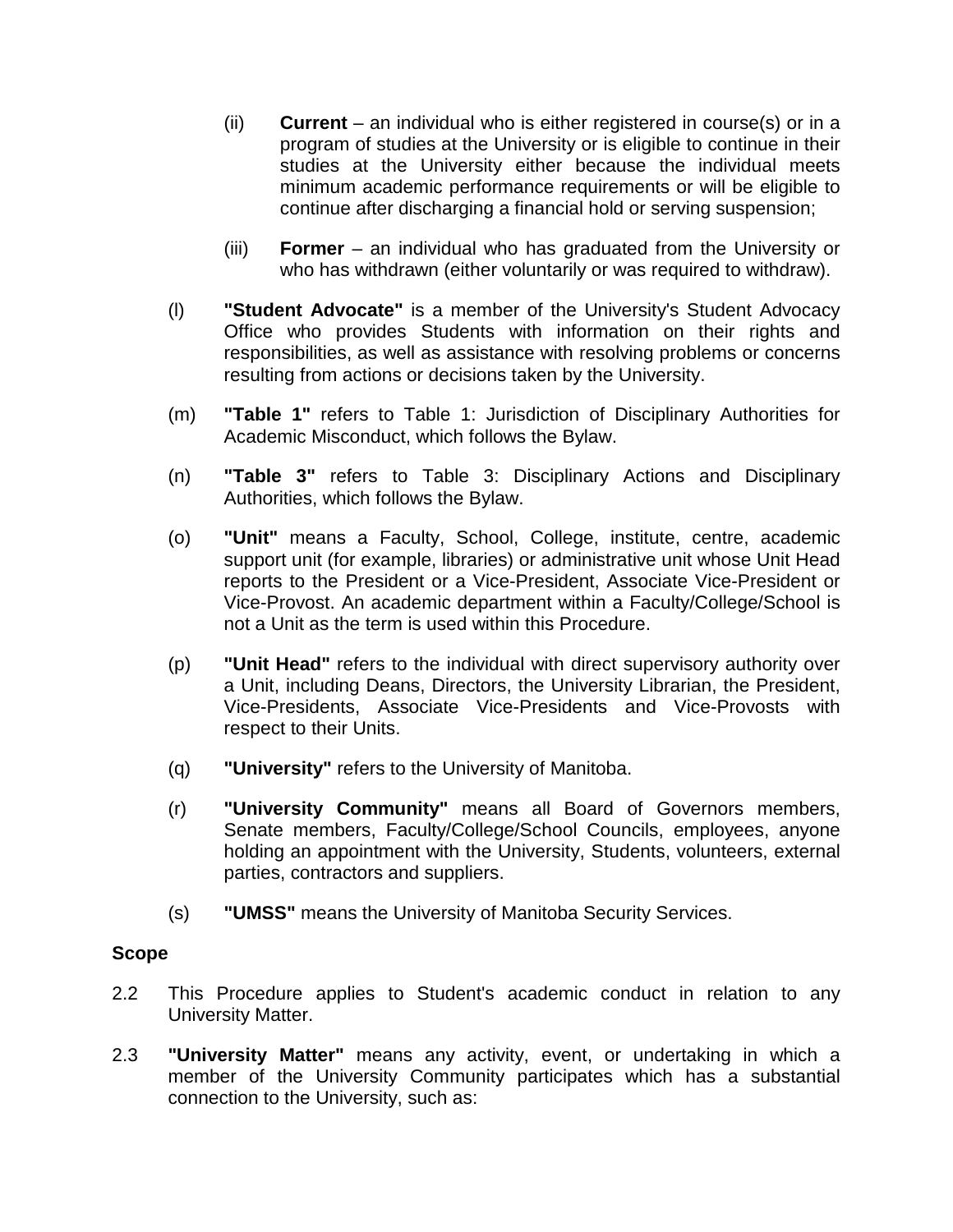- (a) University-related activities or events, including but not limited to:
	- (i) Any activity or event on property owned or controlled by the University;
	- (ii) The leasing of space, including student residence rooms, on property owned or controlled by the University;
	- (iii) The offering of any service by the University, including educational services;
	- (iv) Student placements, practica, or clinical training;
	- (v) University research activities, whether on or off campus;
	- (vi) Student and/or employee exchanges arranged in connection with the University;
	- (vii) Social events or networking, where matters regarding the University or members of the University Community are a significant focus of the activity;
	- (viii) University field trips, travel-study tours, service-learning activities, and similar activities;
- (b) Activities or events involving members of the University Community, where the actions of those members of the University Community may reasonably reflect upon or affect the University, including but not limited to:
	- (i) Any aspect of the employment or engagement of employees and contractors for roles and projects substantially connected to the University;
	- (ii) Participation on a committee or board as a representative of the University;
	- (iii) Writings, photographs, artwork, audio or video recordings, and/or electronic communications, including communications through social media, where matters regarding the University or members of the University Community are a significant focus of the communication;
	- (iv) Matters related to The University of Manitoba Students' Union, the Graduate Students' Association, and their affiliated student groups to the extent that it affects the proper functioning of the University or the rights of a member of the University Community to use and enjoy the University's learning and working environments; or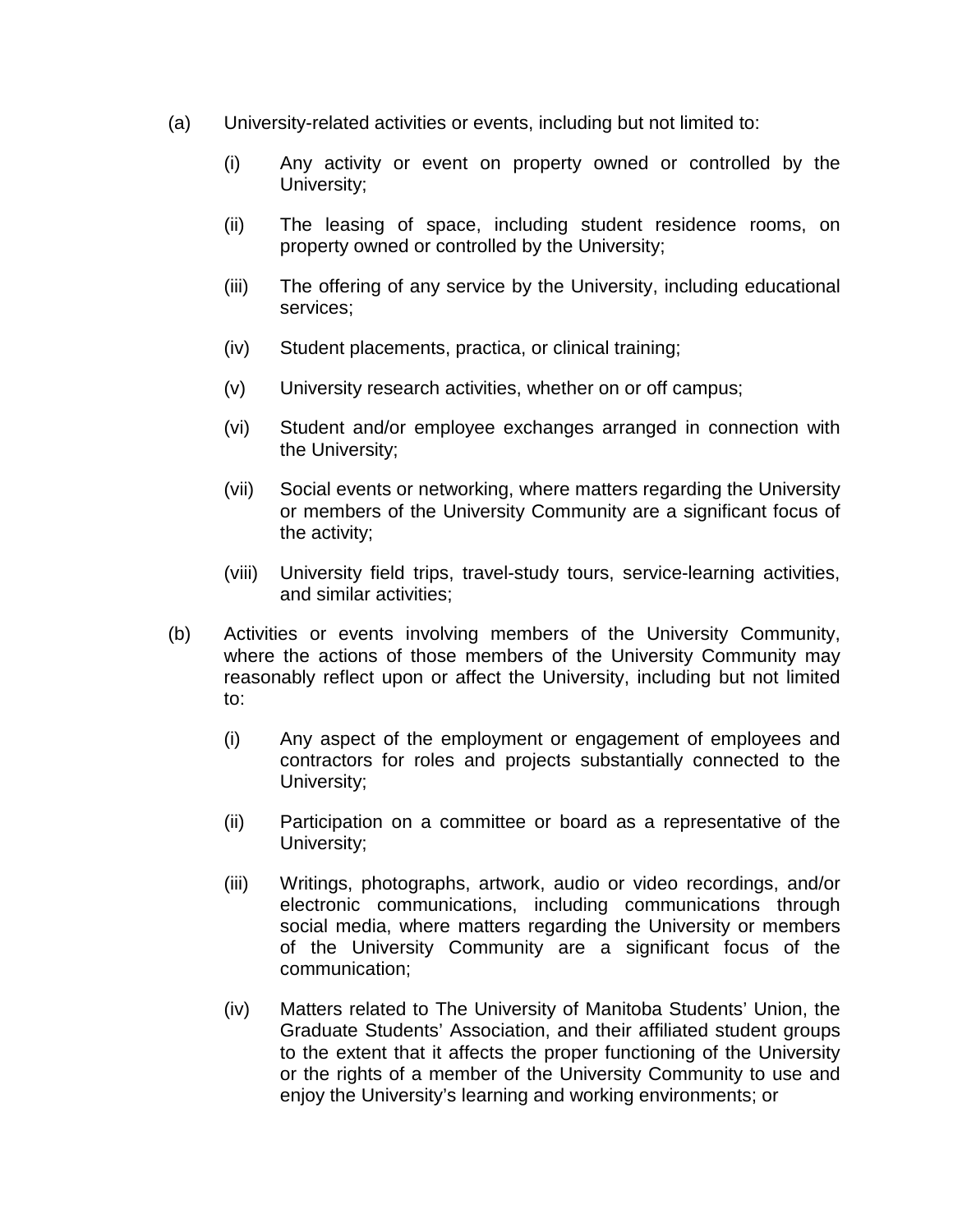(v) Matters of off-campus conduct that have, or might reasonably be seen to have an adverse effect on the proper functioning of the University or the rights of a member of the University Community to use and enjoy the University's learning and working environments.

# **Academic Misconduct**

- 2.4 As members of the University Community, Students have an obligation to act with academic integrity. Any Student who engages in Academic Misconduct in relation to a University Matter will be subject to discipline.
- 2.5 **"Academic Misconduct"** means any conduct that has, or might reasonably be seen to have, an adverse effect on the academic integrity of the University, including but not limited to:
	- (a) **Plagiarism** the presentation or use of information, ideas, sentences, findings, etc. as one's own without appropriate attribution in an assignment, test or final examination.
	- (b) **Cheating on Quizzes, Tests or Final Examinations** the circumventing of fair testing procedures or contravention of exam regulations. Such acts may be premeditated/planned or may be unintentional or opportunistic.
	- (c) **Inappropriate collaboration** when a Student and any other person work together on assignments, projects, tests, labs or other work unless authorized by the course instructor.
	- (d) **Duplicate Submission** cheating where a Student submits a paper/assignment/test in full or in part, for more than one course without the permission of the course instructor.
	- (e) **Personation** writing an assignment, lab, test, or examination for another Student, or the unauthorized use of another person's signature or identification in order to impersonate someone else. Personation includes both the personator and the person initiating the personation.
	- (f) **Academic Fraud** falsification of data or official documents as well as the falsification of medical or compassionate circumstances/documentation to gain accommodations to complete assignments, tests or examinations.
- 2.6 Students will be subject to Disciplinary Action for any instance of Academic Misconduct, regardless of whether such behaviour is covered by other University policies, procedures or bylaws. Matters relating to certain Academic Misconduct may also be subject to additional policies, such as the Responsible Conduct of Research Policy and related procedures.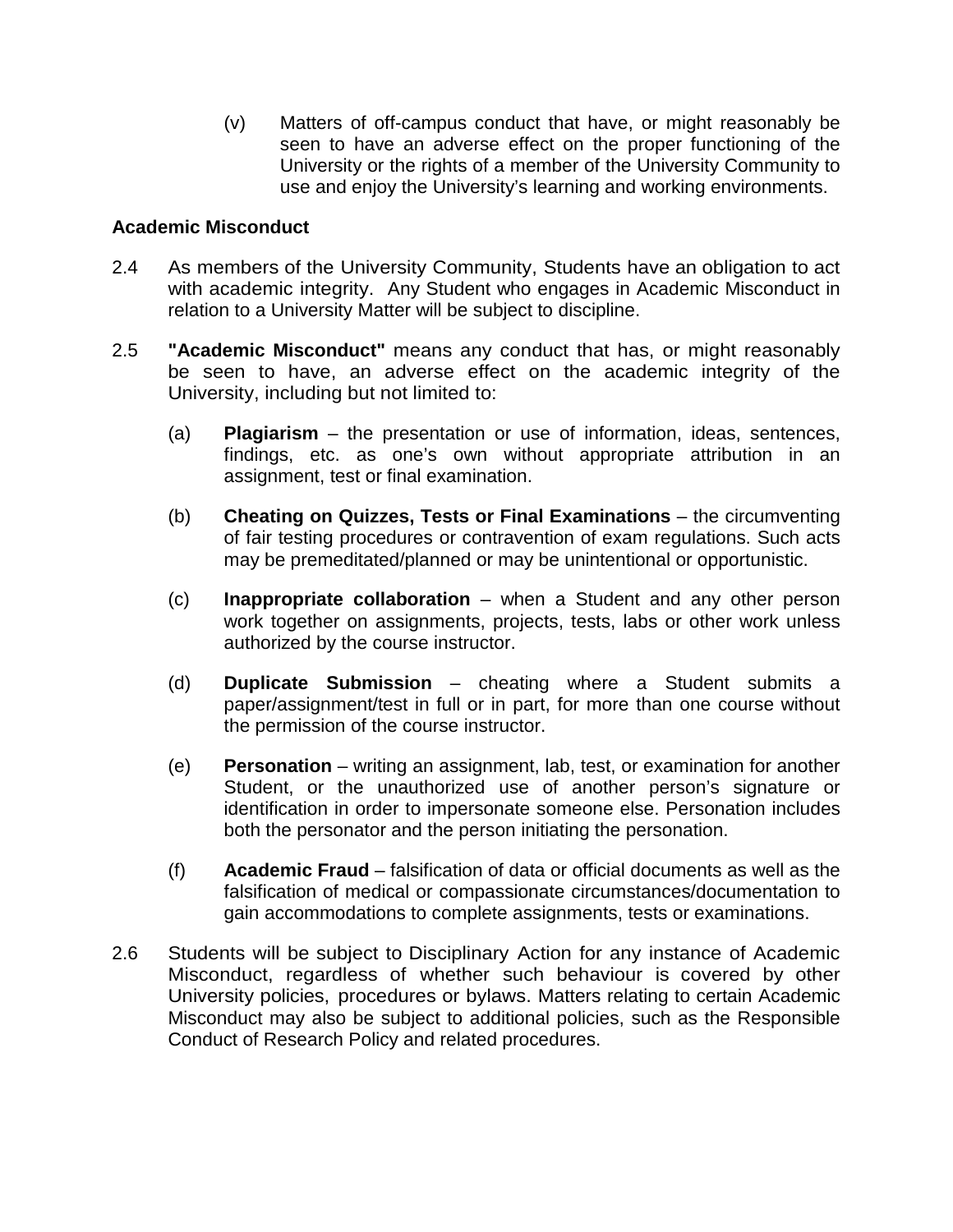# **Jurisdiction of Disciplinary Authority**

- 2.7 The specific jurisdiction of each Disciplinary Authority designated to determine an allegation of Academic Misconduct is set out in Table 1.
- 2.8 For matters involving the Academic Misconduct of an undergraduate Student, the Disciplinary Authority with the closest connection to the particular alleged Academic Misconduct has jurisdiction over the matter, subject to section 2.10 of this Procedure. However, the Disciplinary Authority must inform the Unit Head of the Student's home Faculty/College/School prior to any investigation.
- 2.9 Matters involving Academic Misconduct of a graduate Student must be referred directly to the Dean of the Faculty of Graduate Studies who shall, in turn, inform the department head or Unit Head of the Student's home department or Unit prior to any investigation and Disciplinary Action.
- 2.10 When the alleged Academic Misconduct, if proven on a balance of probabilities, would:
	- (a) Constitute a second instance of Academic Misconduct by the Student; or
	- (b) Be of such severity as to warrant a Disciplinary Action that is not available to the Disciplinary Authority with the closest connection to the matter under Table 1 (e.g. Department Head);

the matter shall be referred to the next appropriate Disciplinary Authority under Table 1 (e.g. Dean/Director) for investigation and decision.

- 2.11 If a question arises as to which Disciplinary Authority should hear a particular case, the question must be referred to the President for resolution.
- 2.12 If the Academic Misconduct relates to a criminal offence, the Disciplinary Authority must provide relevant information to UMSS for potential follow-up by the appropriate policing authority.

## **Notice to the Student**

- 2.13 If the Disciplinary Authority determines that there is sufficient evidence to initiate an investigation into the allegation of Academic Misconduct under this Student Academic Misconduct Procedure, the Student who is the subject of a disciplinary matter will be informed in writing by the Disciplinary Authority (with a copy to the University's Registrar) that:
	- (a) An investigation is proceeding in accordance with this Procedure, the nature of the matter being investigated, that the Student may be subject to Disciplinary Action and that a hold will be placed on the Student's record in accordance with section 2.14 of this Procedure until the allegation is investigated;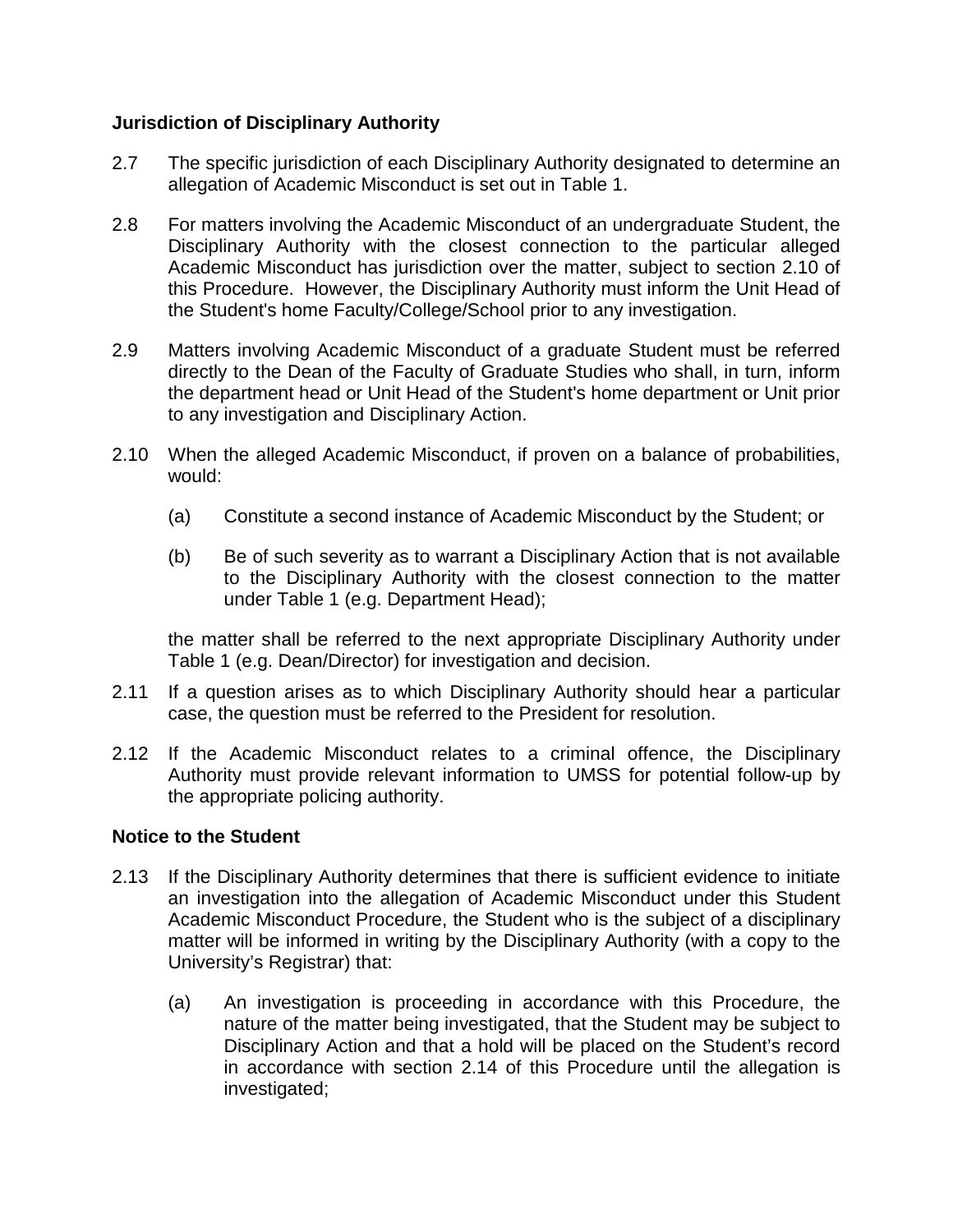- (b) The Student will be given an opportunity to respond to the allegation and, if a meeting is scheduled, notice will be provided as to who will be present on behalf of the University at the meeting;
- (c) The Student may seek advice and representation from a Student Advocate, a representative from the University of Manitoba Students' Union, a representative from the Graduate Students' Association, a member of the University Community not receiving payment for appearing, a member of the Student's immediate family or other support person as may be appropriate. It is the sole responsibility of the Student to determine the adequacy of the Student's representation;
- (d) Failure to respond by a specified date will result in the matter being considered without the Student's response;
- (e) The Student may obtain a copy of this Procedure, the Bylaw and related procedures. These documents are available online or from the Office of the University Secretary or the Student Advocacy office;
- (f) The Student has a right to appeal in accordance with the Bylaw and Appeal Procedure.

# **Student Records**

2.14 The Disciplinary Authority will request that the Registrar place a hold on the Student's record to prevent the issuance of transcripts, transfers between Faculty/College/School and changes in registrations until the alleged Academic Misconduct is investigated. Until a decision has been made and any appeal process available under the Bylaw has concluded, the Student shall be permitted to continue in the course or program until the case is heard and the Disciplinary Authority must ensure the Student's work continues to be graded normally and is unaffected by the allegation of Academic Misconduct, subject to sections 2.25 and 2.26 of the Bylaw.

## **Investigation Procedure**

- 2.15 Subject to section 2.16 of this Procedure, the Disciplinary Authority will, either personally or through a designate, conduct an investigation into the allegations of Academic Misconduct in any manner that he or she deems appropriate to the nature of the circumstances and the seriousness of the issues involved and any admissions made during the investigation. This may include some or all of:
	- (a) Interviewing witnesses;
	- (b) Reviewing documents and records (both paper and electronic);
	- (c) Reviewing photographs, audio, and video recordings;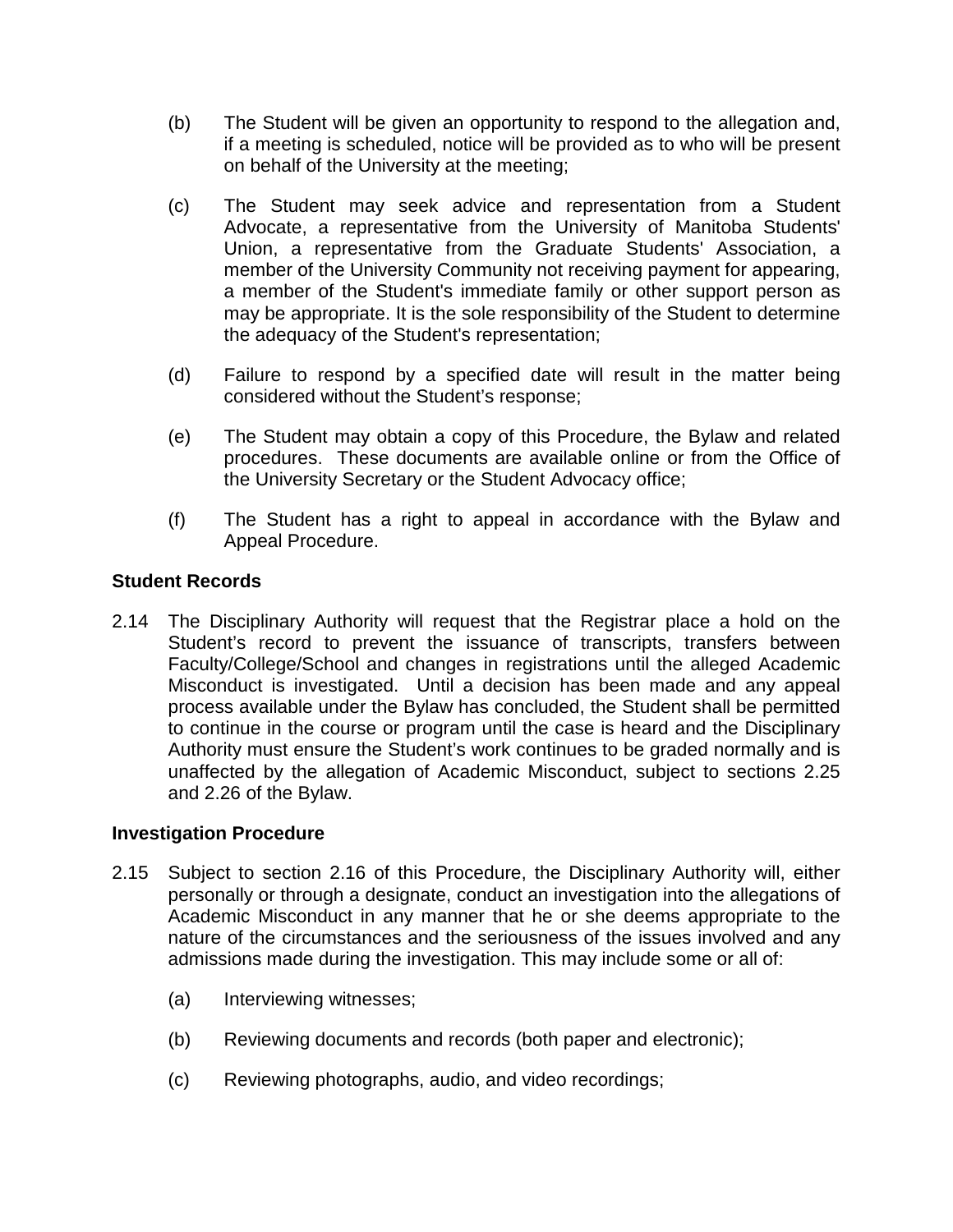- (d) Examining physical evidence;
- (e) Arranging for testing of physical evidence;
- (f) With the consent of participants, arranging for medical or psychological evaluations; and/or
- (g) Submitting a Third Party Data Access Request Form to IST regarding accessing electronic systems and consulting with Access and Privacy Office as required to facilitate the request.
- 2.16 The Disciplinary Authority may choose not to personally investigate where the issue has been or may be investigated pursuant to another University policy, procedure or bylaw.
- 2.17 The Disciplinary Authority will conduct the investigation in accordance with the principles of procedural fairness and natural justice. In particular, the Disciplinary Authority will ensure that:
	- (a) The Student must be informed of the allegations against him or her, including, subject to section [2.26](#page-9-0) of this Procedure, having access to all documentary and other evidence relied upon by the Disciplinary Authority and knowing the identity of the complainant;
	- (b) The Student must be provided an opportunity to respond to the allegations;
	- (c) While strict rules of evidence do not apply, appropriate weight must be given to evidence based on its credibility and reliability; and
	- (d) Witnesses may wish to consult with or respond through an advocate (which may include legal counsel, a union representative, or a Student Advocate, as may be appropriate).
- 2.18 The Disciplinary Authority (or designate) may meet with the Student to present the facts/evidence concerning the allegation and to give the Student an opportunity to respond to the allegation and present his/her explanation of the matter. The Disciplinary Authority will give notice to the Student as to who will be present on behalf of the University at such a meeting.

#### **Decision**

2.19 The Disciplinary Authority will inform the Student that a written decision letter will be sent normally within five (5) working days of receiving the Student's response. If the Student does not respond within a reasonable time, the Disciplinary Authority will consider the matter and make a decision in the absence of the Student's response and based on the information that is available.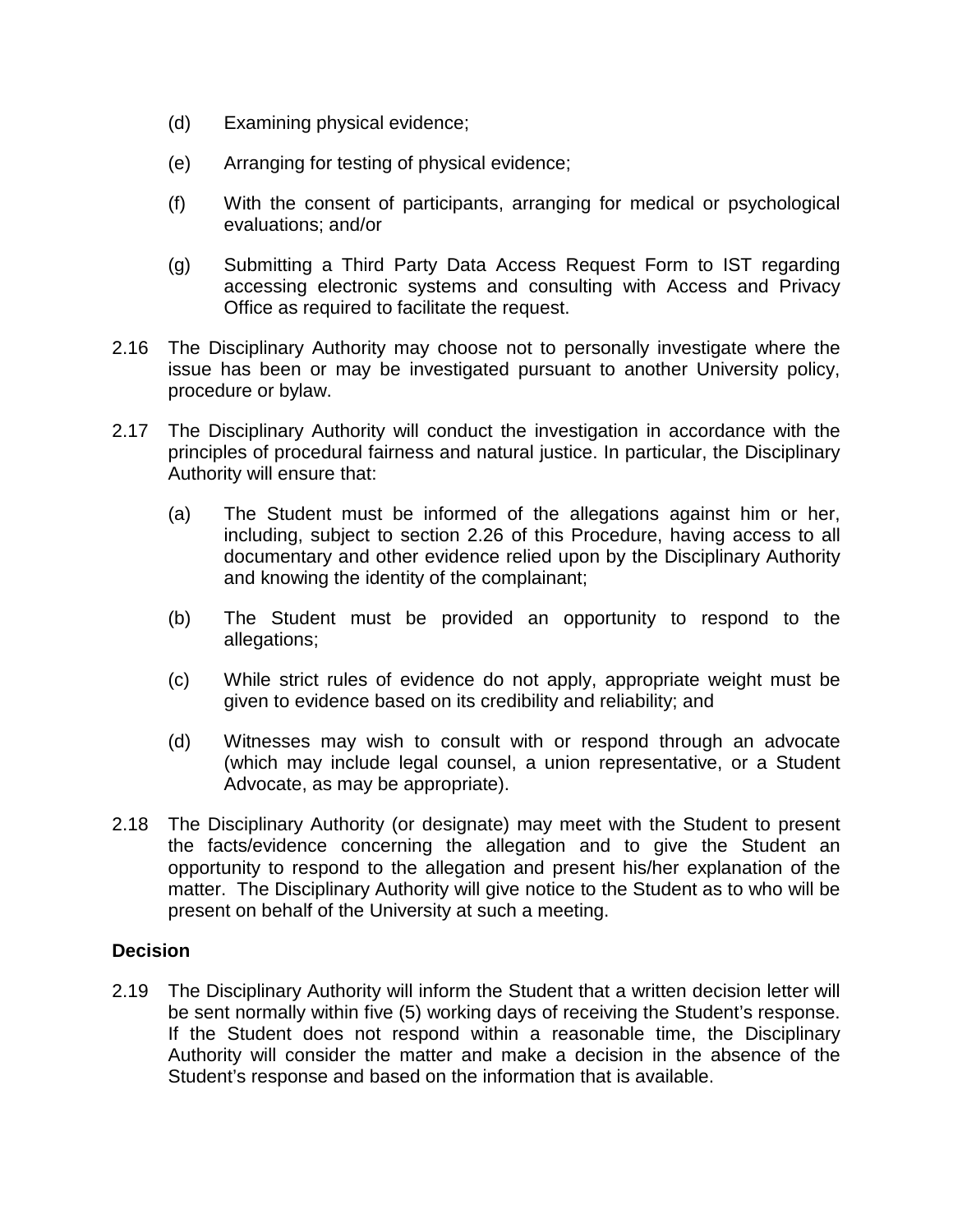- 2.20 At the conclusion of the investigation, the Disciplinary Authority will inform the Student of his or her decision in writing and will include, at minimum, the following:
	- (a) A summary of the allegation of Academic Misconduct;
	- (b) A summary of the process and key timelines in the investigation;
	- (c) A summary of the key evidence obtained through the investigation, including the response of the Student to the allegation;
	- (d) An indication of which key evidence was considered credible and reliable;
	- (e) A conclusion as to whether, on a balance of probabilities, the Academic Misconduct occurred;
	- (f) A summary of the reasons for the conclusion;
	- (g) A summary of any Disciplinary Action instituted in accordance with the Bylaw and section 2.21 of this Procedure; and
	- (h) If Disciplinary Action is taken, information about the right to appeal, the time period for appeal, and the person and contact information for the submission of an appeal, in accordance with the Bylaw.
- 2.21 Where there is a finding of Academic Misconduct, the Disciplinary Authority will consider any previous findings of Academic Misconduct before determining the appropriate Disciplinary Action under the Bylaw. In the case where the Disciplinary Authority is not the Unit Head of the Faculty/College/School in which the Student is registered, the Disciplinary Authority will determine the appropriate Disciplinary Action in consultation with the Unit Head of that Faculty/College/School.
- 2.22 The Disciplinary Authority will send a copy of their decision to the Registrar and to the Unit Head of the Faculty/College/School in which the Student is registered.

## **Appeals**

2.23 Students have a right to appeal Disciplinary Actions in accordance with the Bylaw and Appeal Procedure.

#### **Obligations of Confidentiality by the University**

2.24 In respect of an incidence of Academic Misconduct, the University will not disclose the name of the complainant, the Student, or the circumstances related to the complaint to any person, other than where the disclosure is: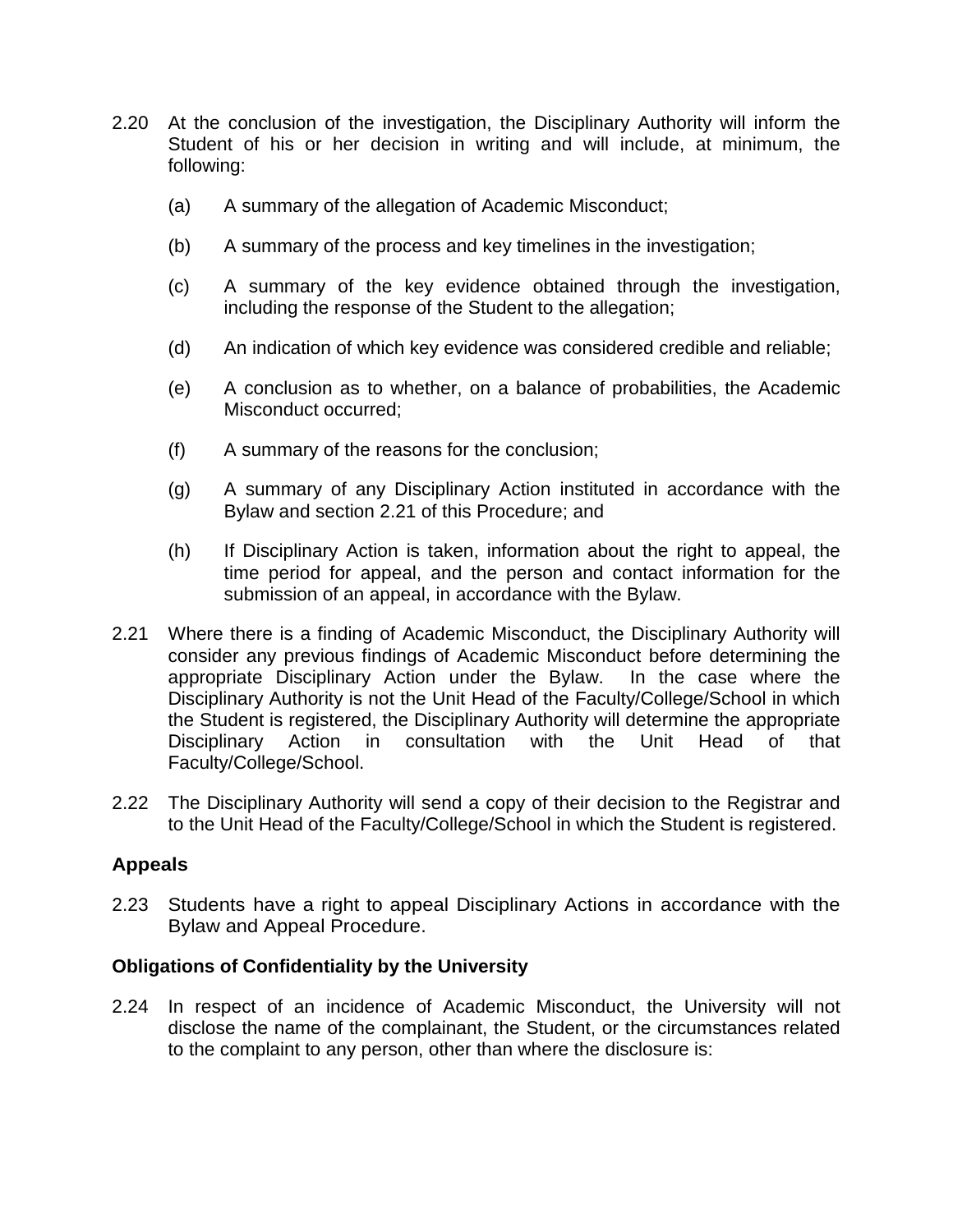- (a) Necessary to investigate the complaint or take corrective action with respect to the complaint; or
- (b) Required by law.
- 2.25 Personal information that is disclosed under section 2.24 above in respect of an incidence of Academic Misconduct will be the minimum amount necessary for the purpose.

# **Obligations of Confidentiality by the Disciplinary Authority**

- <span id="page-9-0"></span>2.26 The Disciplinary Authority, in conducting the investigation, will comply with *The Freedom of Information and Protection of Privacy Act* and *The Personal Health Information Act* with respect to personal information and personal health information collected, used and disclosed in the course of the investigation. Where a Disciplinary Authority is unsure of whether they may disclose particular information, they may seek advice from the Access and Privacy Office.
- 2.27 The Disciplinary Authority will advise all persons involved with an investigation as to their obligations regarding confidentiality, and the protections available to them under this Procedure.

## **Obligations of Confidentiality by the Others**

- 2.28 All persons involved in an investigation of an incident of Non-Academic Misconduct or Concerning Behaviour, whether as a witness or retrieving relevant information or documents, must keep confidential:
	- (a) The existence and nature of the investigation; and
	- (b) Any information or documentation obtained as a result of the investigation;

which information may only be disclosed to those who reasonably need to know. Where an individual is unsure of whether they may disclose particular information, they may seek advice from the Access and Privacy Office.

- 2.29 Notwithstanding section 2.28, the Complainant, the Respondent, and witnesses involved in the investigation may:
	- (a) Obtain confidential advice (including advice from a Student Advocate or lawyer, as may be appropriate);
	- (b) Disclose information to others only to the extent reasonably necessary to gather evidence and, in the case of an accused Student, to make full answer and defense to the allegations; and
	- (c) Use information obtained independent of the investigation in any other forum.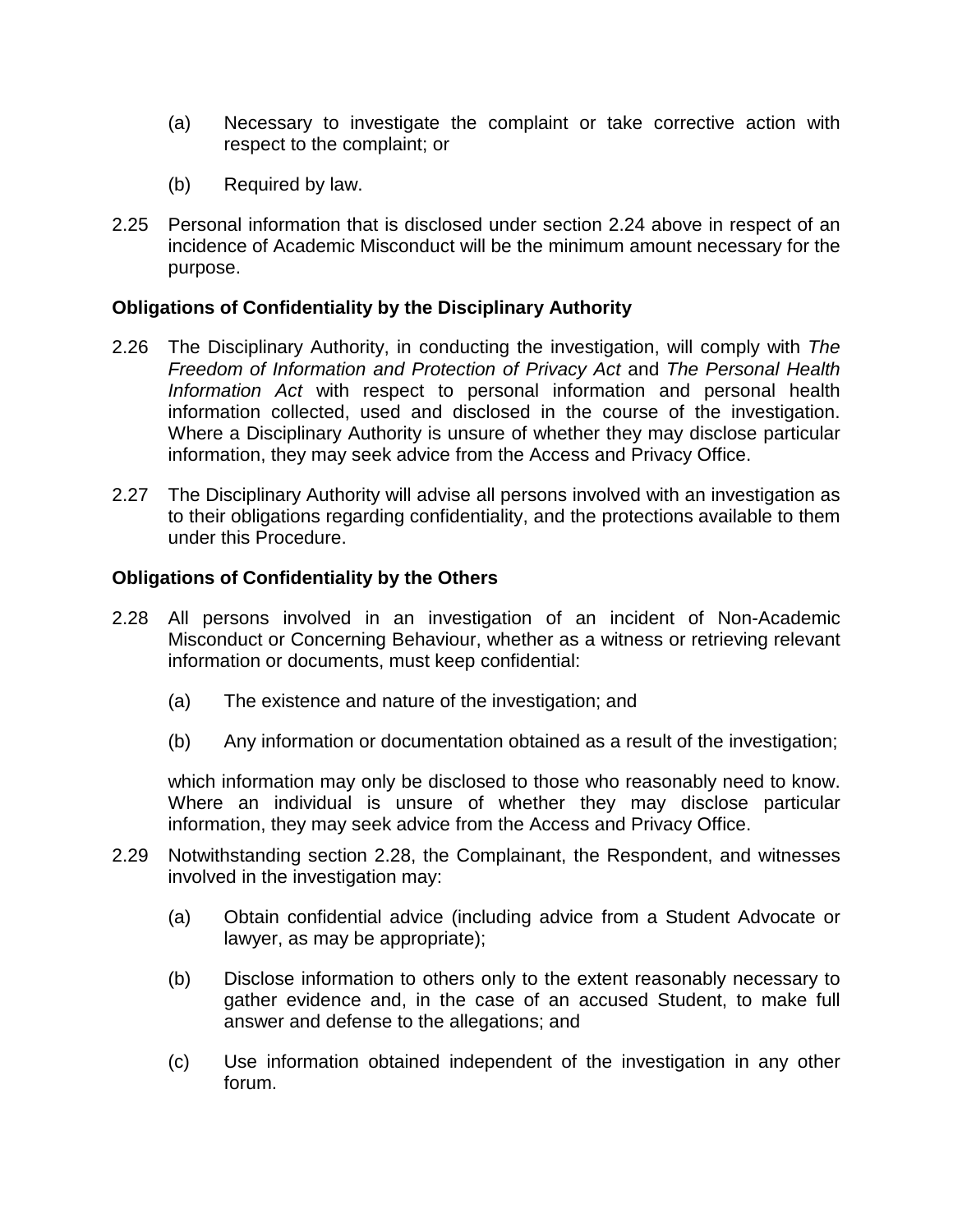## **Records Management**

2.30 The Disciplinary Authority will maintain files with respect to each complaint in accordance with the Records Management Policy and Procedure.

#### **Part III Accountability**

- 3.1 The Office of Legal Counsel is responsible for advising the President that a formal review of this Procedure is required.
- 3.2 The President is responsible for the implementation, administration and review of this Procedure.
- 3.3 Students, Faculty/College/School Councils, Unit Heads, Academic Staff and employees are responsible for complying with this Procedure.

## **Part IV Review**

- 4.1 Governing Document reviews shall be conducted every ten (10) years. The next scheduled review date for this Procedure is September 1, 2028.
- 4.2 In the interim, this Procedure may be revised or repealed if:
	- (a) the President or the Approving Body deems it necessary or desirable to do so;
	- (b) the Procedure is no longer legislatively or statutorily compliant;
	- (c) the Procedure is now in conflict with another Governing Document; and/or
	- (d) the Parent Policy is revised or repealed.

#### **Part V Effect on Previous Statements**

- 5.1 This Procedure supersedes all of the following:
	- (a) all previous Board of Governors/Senate Governing Documents on the subject matter contained herein; and
	- (b) all previous Administration Governing Documents on the subject matter contained herein.